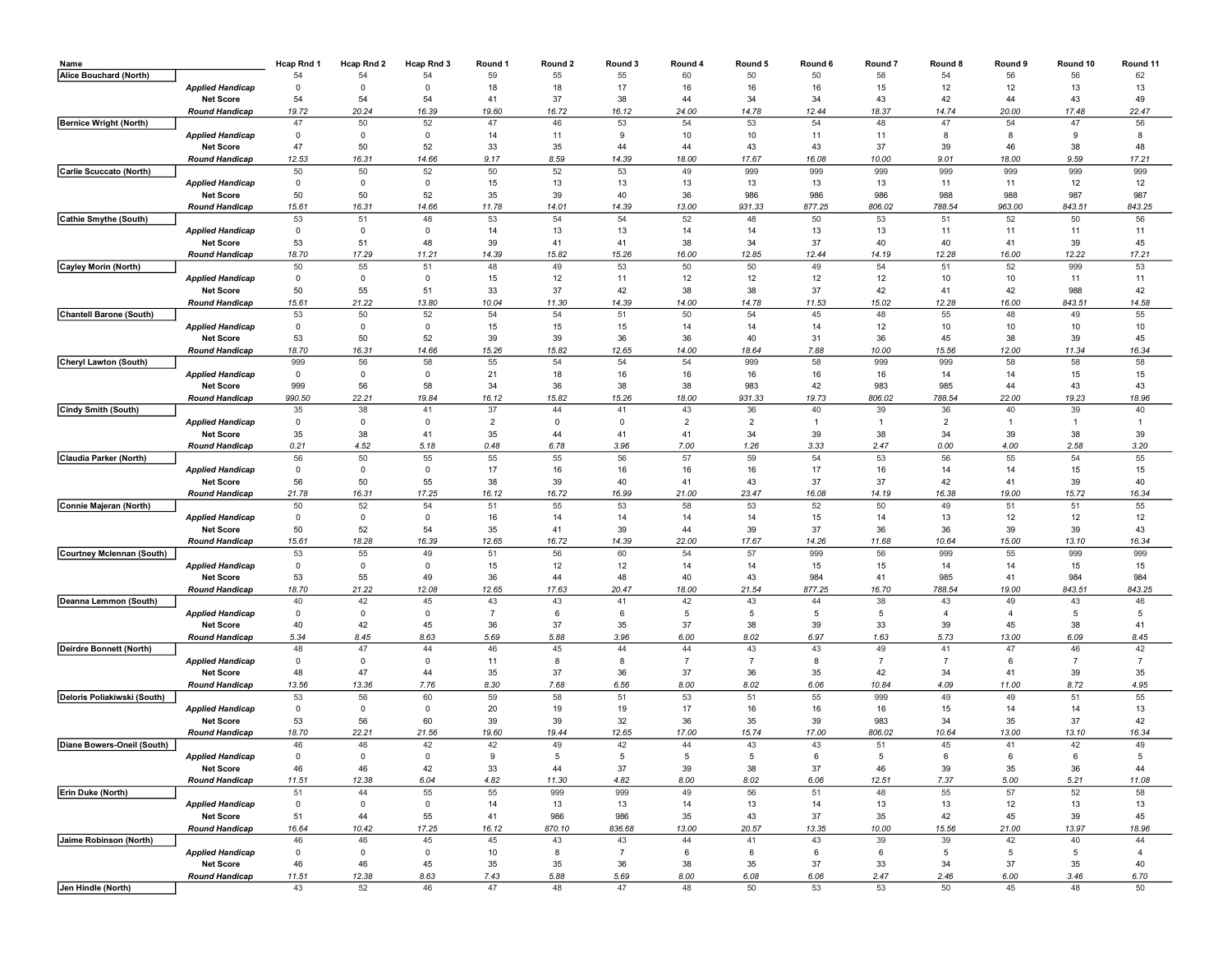|                          | <b>Applied Handicap</b>                     | $\mathbf 0$ | $\mathbf{0}$      | $\mathbf 0$ | 9           | 9               | 9                    | 9                    | 9                    | 9           | 9                    | 9                    | 9              | 9                    | 9                    |
|--------------------------|---------------------------------------------|-------------|-------------------|-------------|-------------|-----------------|----------------------|----------------------|----------------------|-------------|----------------------|----------------------|----------------|----------------------|----------------------|
|                          | <b>Net Score</b>                            | 43          | 52                | 46          | 38          | 39              | 38                   | 39                   | 41                   | 44          | 44                   | 41                   | 36             | 39                   | 41                   |
|                          | <b>Round Handicap</b>                       | 8.42        | 18.28             | 9.49        | 9.17        | 10.40           | 9.17                 | 12.00                | 14.78                | 15.17       | 14.19                | 11.46                | 9.00           | 10.47                | 11.96                |
| Jennifer Gabriel (North) |                                             | 49          | 45                | 51          | 41          | 43              | 41                   | 44                   | 54                   | 46          | 47                   | 43                   | 49             | 42                   | 43                   |
|                          | <b>Applied Handicap</b>                     | 0           | $\mathsf 0$       | 0           | 13          | 8               | 5                    | 5                    | 5                    | 5           | 5                    | 6                    | 6              | 6                    | 5                    |
|                          | <b>Net Score</b>                            | 49          | 45                | 51          | 28          | 35              | 36                   | 39                   | 49                   | 41          | 42                   | 37                   | 43             | 36                   | 38                   |
|                          | <b>Round Handicap</b>                       | 14.59<br>43 | 11.40<br>47       | 13.80<br>50 | 3.96<br>44  | 5.88<br>45      | 3.96<br>51           | 8.00<br>49           | 18.64<br>45          | 8.79<br>46  | 9.17<br>50           | 5.73<br>40           | 13.00<br>44    | 5.21<br>50           | 5.83<br>45           |
| Joan Rever (North)       | <b>Applied Handicap</b>                     | $\mathbf 0$ | 0                 | $\mathbf 0$ | 11          | $\overline{7}$  | $\overline{7}$       | 8                    | 8                    | 8           | -8                   | 8                    | $\overline{7}$ | $\overline{7}$       | $\overline{7}$       |
|                          | <b>Net Score</b>                            | 43          | 47                | 50          | 33          | 38              | 44                   | 41                   | 37                   | 38          | 42                   | 32                   | 37             | 43                   | 38                   |
|                          | <b>Round Handicap</b>                       | 8.42        | 13.36             | 12.94       | 6.56        | 7.68            | 12.65                | 13.00                | 9.95                 | 8.79        | 11.68                | 3.28                 | 8.00           | 12.22                | 7.58                 |
| Jocelyn Avis (SP)        |                                             | 57          | 52                | 45          | 49          | 48              | 50                   | 47                   | 49                   | 50          | 57                   | 48                   | 49             | 41                   | 51                   |
|                          | <b>Applied Handicap</b>                     | 0           | $\mathsf 0$       | 0           | 13          | 10              | 10                   | 10                   | 10                   | 10          | 10                   | 11                   | 10             | 10                   | 9                    |
|                          | <b>Net Score</b>                            | 57          | 52                | 45          | 36          | 38              | 40                   | 37                   | 39                   | 40          | 47                   | 37                   | 39             | 31                   | 42                   |
|                          | <b>Round Handicap</b>                       | 22.81       | 18.28             | 8.63        | 10.91       | 10.40           | 11.78                | 11.00                | 13.81                | 12.44       | 17.54                | 9.83                 | 13.00          | 4.34                 | 12.83                |
| Jodi Horb (North)        |                                             | 56          | 49                | 53          | 46          | 44              | 54                   | 999                  | 999                  | 54          | 43                   | 51                   | 45             | 45                   | 50                   |
|                          | <b>Applied Handicap</b>                     | $\mathbf 0$ | 0                 | 0           | 15          | 12              | 8                    | 10                   | 10                   | 11          | 11                   | 10                   | 10             | 10                   | 8                    |
|                          | <b>Net Score</b>                            | 56          | 49                | 53          | 31          | 32              | 46                   | 989                  | 989                  | 43          | 32                   | 41                   | 35             | 35                   | 42                   |
|                          | <b>Round Handicap</b>                       | 21.78       | 15.33             | 15.53       | 8.30        | 6.78            | 15.26                | 963.00               | 931.33               | 16.08       | 5.82                 | 12.28                | 9.00           | 7.84                 | 11.96                |
| Justine Gabriel (North)  |                                             | 47          | 49                | 45          | 44          | 44              | 50<br>$\overline{7}$ | 49<br>$\overline{7}$ | 52<br>$\overline{7}$ | 45          | 43<br>$\overline{7}$ | 41<br>$\overline{7}$ | 46             | 46<br>$\overline{7}$ | 53<br>$\overline{7}$ |
|                          | <b>Applied Handicap</b><br><b>Net Score</b> | 0<br>47     | $\mathsf 0$<br>49 | 0<br>45     | 11<br>33    | 8<br>36         | 43                   | 42                   | 45                   | 8<br>37     | 36                   | 34                   | 6<br>40        | 39                   | 46                   |
|                          | <b>Round Handicap</b>                       | 12.53       | 15.33             | 8.63        | 6.56        | 6.78            | 11.78                | 13.00                | 16.71                | 7.88        | 5.82                 | 4.09                 | 10.00          | 8.72                 | 14.58                |
| Kathy Kiel (North)       |                                             | 50          | 53                | 49          | 47          | 53              | 51                   | 52                   | 51                   | 51          | 52                   | 49                   | 50             | 52                   | 56                   |
|                          | <b>Applied Handicap</b>                     | $\mathbf 0$ | 0                 | $\mathbf 0$ | 14          | 11              | 11                   | 11                   | 11                   | 12          | 12                   | 12                   | 12             | 12                   | 12                   |
|                          | <b>Net Score</b>                            | 50          | 53                | 49          | 33          | 42              | 40                   | 41                   | 40                   | 39          | 40                   | 37                   | 38             | 40                   | 44                   |
|                          | Round Handicap                              | 15.61       | 19.26             | 12.08       | 9.17        | 14.92           | 12.65                | 16.00                | 15.74                | 13.35       | 13.35                | 10.64                | 14.00          | 13.97                | 17.21                |
| Laraine Stuart (South)   |                                             | 43          | 45                | 49          | 45          | 44              | 39                   | 999                  | 999                  | 45          | 999                  | 999                  | 39             | 47                   | 47                   |
|                          | <b>Applied Handicap</b>                     | 0           | $\mathsf 0$       | 0           | 10          | 8               | $\overline{7}$       | 5                    | 5                    | 6           | 6                    | $\overline{7}$       | $\overline{7}$ | 6                    | 6                    |
|                          | <b>Net Score</b>                            | 43          | 45                | 49          | 35          | 36              | 32                   | 994                  | 994                  | 39          | 993                  | 992                  | 32             | 41                   | 41                   |
|                          | <b>Round Handicap</b>                       | 8.42<br>51  | 11.40             | 12.08<br>50 | 7.43<br>52  | 6.78<br>48      | 2.22<br>57           | 963.00               | 931.33               | 7.88        | 806.02<br>53         | 788.54<br>999        | 3.00<br>999    | 9.59<br>999          | 9.33<br>999          |
| laura Compton (South)    | <b>Applied Handicap</b>                     | $\mathbf 0$ | 46<br>0           | 0           | 13          | 13              | 11                   | 49<br>12             | 48<br>12             | 48<br>12    | 12                   | 12                   | 12             | 12                   | 12                   |
|                          | <b>Net Score</b>                            | 51          | 46                | 50          | 39          | 35              | 46                   | 37                   | 36                   | 36          | 41                   | 987                  | 987            | 987                  | 987                  |
|                          | <b>Round Handicap</b>                       | 16.64       | 12.38             | 12.94       | 13.52       | 10.40           | 17.86                | 13.00                | 12.85                | 10.62       | 14.19                | 788.54               | 963.00         | 843.51               | 843.25               |
| Lin Linman (North)       |                                             | 53          | 51                | 59          | 56          | 56              | 59                   | 60                   | 56                   | 999         | 999                  | 999                  | 999            | 999                  | 999                  |
|                          | <b>Applied Handicap</b>                     | 0           | $\mathsf 0$       | 0           | 18          | 17              | 17                   | 17                   | 17                   | 18          | 18                   | 18                   | 18             | 18                   | 18                   |
|                          | <b>Net Score</b>                            | 53          | 51                | 59          | 38          | 39              | 42                   | 43                   | 39                   | 981         | 981                  | 981                  | 981            | 981                  | 981                  |
|                          | <b>Round Handicap</b>                       | 18.70       | 17.29             | 20.70       | 16.99       | 17.63           | 19.60                | 24.00                | 20.57                | 877.25      | 806.02               | 788.54               | 963.00         | 843.51               | 843.25               |
| Linda Marvin (South)     |                                             | 49          | 44                | 46          | 45          | 45              | 42                   | 42                   | 39                   | 43          | 43                   | 38                   | 47             | 46                   | 51                   |
|                          | <b>Applied Handicap</b>                     | $\mathbf 0$ | $\mathbf 0$       | $\mathbf 0$ | 10          | 8               | 8                    | $\overline{7}$       | 6                    | 6           | 5                    | 5                    | $\overline{4}$ | 5                    | 5                    |
|                          | <b>Net Score</b>                            | 49          | 44                | 46          | 35          | 37              | 34                   | 35                   | 33                   | 37          | 38                   | 33                   | 43             | 41                   | 46                   |
| Liz Lacika (North)       | <b>Round Handicap</b>                       | 14.59<br>55 | 10.42<br>57       | 9.49<br>57  | 7.43<br>52  | 7.68<br>56      | 4.82<br>55           | 6.00<br>56           | 4.15<br>49           | 6.06<br>54  | 5.82<br>52           | 1.64<br>55           | 11.00<br>61    | 8.72<br>53           | 12.83<br>60          |
|                          | <b>Applied Handicap</b>                     | 0           | $\mathsf 0$       | 0           | 20          | 16              | 16                   | 16                   | 16                   | 15          | 15                   | 15                   | 14             | 15                   | 15                   |
|                          | <b>Net Score</b>                            | 55          | 57                | 57          | 32          | 40              | 39                   | 40                   | 33                   | 39          | 37                   | 40                   | 47             | 38                   | 45                   |
|                          | <b>Round Handicap</b>                       | 20.75       | 23.19             | 18.98       | 13.52       | 17.63           | 16.12                | 20.00                | 13.81                | 16.08       | 13.35                | 15.56                | 25.00          | 14.85                | 20.72                |
| Lori Slevinsky (North)   |                                             | 59          | 57                | 60          | 58          | 50              | 57                   | 58                   | 59                   | 52          | 58                   | 56                   | 60             | 50                   | 57                   |
|                          | <b>Applied Handicap</b>                     | $\mathbf 0$ | $\mathbf 0$       | $\mathbf 0$ | 22          | 20              | 15                   | 16                   | 16                   | 18          | 16                   | 16                   | 16             | 16                   | 15                   |
|                          | <b>Net Score</b>                            | 59          | 57                | 60          | 36          | 30              | 42                   | 42                   | 43                   | 34          | 42                   | 40                   | 44             | 34                   | 42                   |
|                          | <b>Round Handicap</b>                       | 24.86       | 23.19             | 21.56       | 18.73       | 12.20           | 17.86                | 22.00                | 23.47                | 14.26       | 18.37                | 16.38                | 24.00          | 12.22                | 18.09                |
| LuEllen Anderson (North) |                                             | 52          | 54                | 50          | 54          | 43              | 54                   | 49                   | 47                   | 51          | 50                   | 49                   | 52             | 51                   | 50                   |
|                          | <b>Applied Handicap</b><br><b>Net Score</b> | 0<br>52     | 0<br>54           | 0<br>50     | 15<br>39    | 14<br>29        | 9<br>45              | 11<br>38             | 11<br>36             | 11<br>40    | 11<br>39             | 11<br>38             | 11<br>41       | 11<br>40             | 11<br>39             |
|                          | <b>Round Handicap</b>                       | 17.67       | 20.24             | 12.94       | 15.26       | 5.88            | 15.26                | 13.00                | 11.88                | 13.35       | 11.68                | 10.64                | 16.00          | 13.10                | 11.96                |
| Lyn Mathias (North)      |                                             | 50          | 57                | 53          | 52          | 57              | 52                   | 54                   | 56                   | 53          | 55                   | 57                   | 57             | 55                   | 53                   |
|                          | <b>Applied Handicap</b>                     | $\mathbf 0$ | 0                 | 0           | 16          | 15              | 15                   | 14                   | 14                   | 15          | 14                   | 15                   | 15             | 15                   | 15                   |
|                          | <b>Net Score</b>                            | 50          | 57                | 53          | 36          | 42              | 37                   | 40                   | 42                   | 38          | 41                   | 42                   | 42             | 40                   | 38                   |
|                          | Rouna Handicap                              | 15.61       | 23.19             | 15.53       | 13.52       | 18.53           | 13.52                | 18.00                | 20.57                | 15.17       | 15.86                | 17.20                | 21.00          | 16.60                | 14.58                |
| Lynda Nimilowich (North) |                                             | 58          | 56                | 55          | 52          | 57              | 999                  | 50                   | 58                   | 54          | 53                   | 57                   | 56             | 56                   | 59                   |
|                          | <b>Applied Handicap</b>                     | 0           | $\mathsf 0$       | 0           | 20          | 15              | 15                   | 16                   | 15                   | 16          | 15                   | 15                   | 15             | 15                   | 15                   |
|                          | <b>Net Score</b>                            | 58          | 56                | 55          | 32          | 42              | 984                  | 34                   | 43                   | 38          | 38                   | 42                   | 41             | 41                   | 44                   |
| Madison Kapchinsky (SP)  | <b>Round Handicap</b>                       | 23.83<br>39 | 22.21<br>41       | 17.25<br>39 | 13.52<br>33 | 18.53<br>$35\,$ | 836.68               | 14.00<br>37          | 22.50<br>35          | 16.08<br>34 | 14.19<br>36          | 17.20<br>37          | 20.00<br>36    | 17.48<br>999         | 19.84<br>41          |
|                          | <b>Applied Handicap</b>                     | $\mathbf 0$ | $\mathsf 0$       | 0           | 4           | $\mathsf 0$     | 35<br>$-2$           | $-2$                 | $-2$                 | $-1$        | $-2$                 | $-2$                 | $-2$           | $-1$                 | $-1$                 |
|                          | <b>Net Score</b>                            | 39          | 41                | 39          | 29          | 35              | 37                   | 39                   | 37                   | 35          | 38                   | 39                   | 38             | 1000                 | 42                   |
|                          | <b>Round Handicap</b>                       | 4.31        | 7.47              | 3.45        | $-3.00$     | $-1.36$         | $-1.26$              | 1.00                 | 0.29                 | $-2.14$     | $-0.04$              | 0.82                 | 0.00           | 843.51               | 4.07                 |
| Marlyn Welk (South)      |                                             | 999         | 56                | 56          | 47          | 51              | 52                   | 54                   | 999                  | 55          | 999                  | 999                  | 999            | 999                  | 999                  |
|                          | <b>Applied Handicap</b>                     | $\mathbf 0$ | $\mathbf 0$       | $\mathbf 0$ | 20          | 14              | 11                   | 12                   | 12                   | 13          | 13                   | 14                   | 14             | 15                   | 15                   |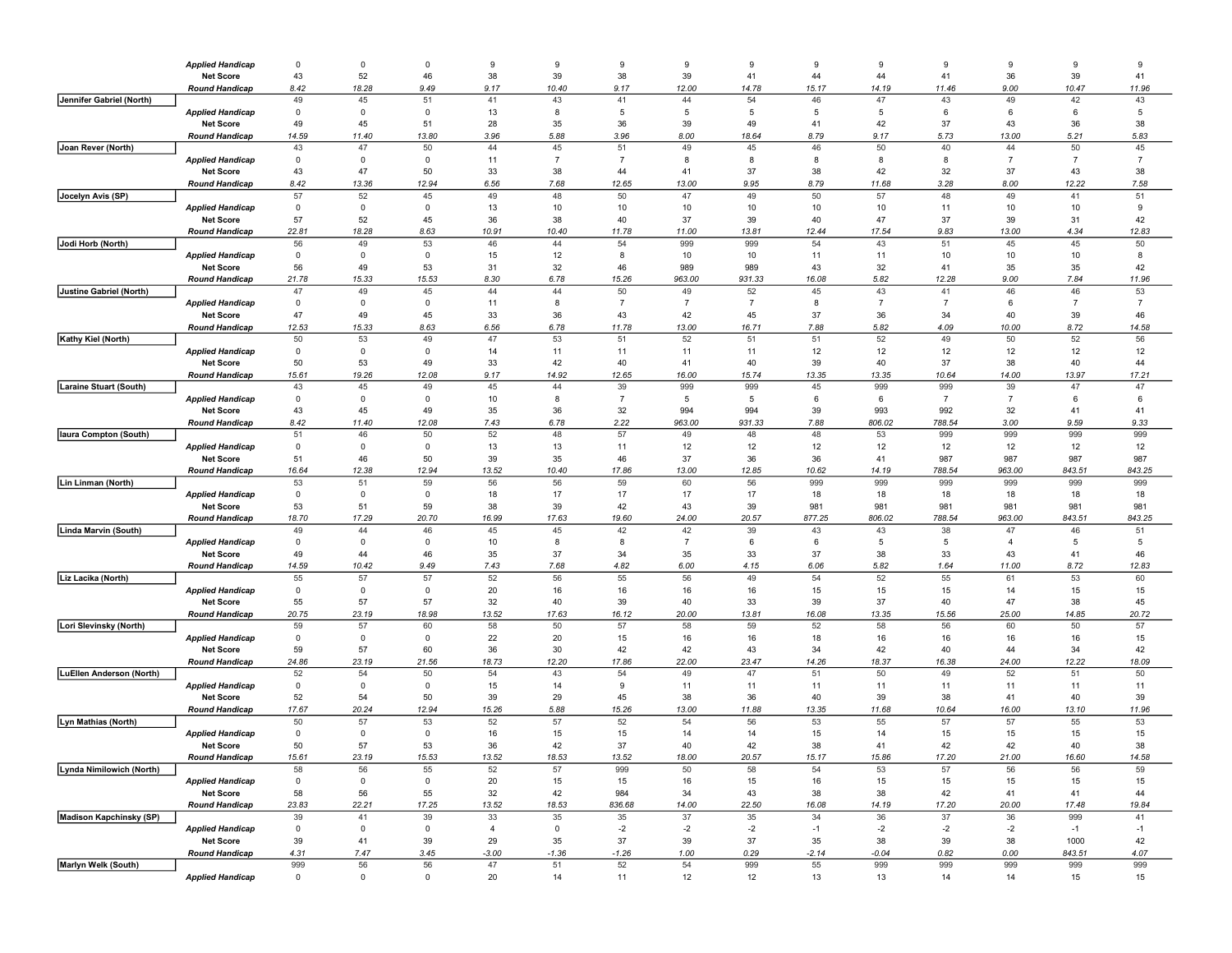|                              | <b>Net Score</b>                            | 999               | 56           | 56          | 27             | 37             | 41                   | 42          | 987      | 42             | 986            | 985            | 985                  | 984            | 984            |
|------------------------------|---------------------------------------------|-------------------|--------------|-------------|----------------|----------------|----------------------|-------------|----------|----------------|----------------|----------------|----------------------|----------------|----------------|
|                              | <b>Round Handicap</b>                       | 990.50            | 22.21        | 18.11       | 9.17           | 13.11          | 13.52                | 18.00       | 931.33   | 17.00          | 806.02         | 788.54         | 963.00               | 843.51         | 843.25         |
| Michele Oldham (North)       |                                             | 52                | 58           | 57          | 55             | 55             | 59                   | 54          | 59       | 52             | 56             | 55             | 61                   | 57             | 57             |
|                              | <b>Applied Handicap</b>                     | $\mathbf 0$       | 0            | 0           | 18             | 17             | 16                   | 17          | 17       | 17             | 16             | 16             | 16                   | 16             | 16             |
|                              | <b>Net Score</b>                            | 52                | 58           | 57          | 37             | 38             | 43                   | 37          | 42       | 35             | 40             | 39             | 45                   | 41             | 41             |
|                              | <b>Round Handicap</b>                       | 17.67             | 24.17        | 18.98       | 16.12          | 16.72          | 19.60                | 18.00       | 23.47    | 14.26          | 16.70          | 15.56          | 25.00                | 18.35          | 18.09          |
| Pat Wandio (North)           |                                             | 55                | 54           | 51          | 54             | 51             | 52                   | 55          | 49       | 52             | 999            | 53             | 999                  | 55             | 54             |
|                              | <b>Applied Handicap</b>                     | $\mathbf 0$       | $\mathbf 0$  | 0           | 17             | 15             | 13                   | 13          | 13       | 14             | 14             | 14             | 14                   | 14             | 14             |
|                              | <b>Net Score</b>                            | 55                | 54           | 51          | 37             | 36             | 39                   | 42          | 36       | 38             | 985            | 39             | 985                  | 41             | 40             |
|                              | <b>Round Handicap</b>                       | 20.75             | 20.24        | 13.80       | 15.26          | 13.11          | 13.52                | 19.00       | 13.81    | 14.26          | 806.02         | 13.92          | 963.00               | 16.60          | 15.46          |
| Patricia Basso (North)       |                                             | 51                | 50           | 54          | 49             | 52             | 50                   | 48          | 49       | 47             | 53             | 47             | 53                   | 47             | 50             |
|                              | <b>Applied Handicap</b>                     | 0                 | 0            | 0           | 16             | 14             | 12                   | 12          | 12       | 12             | 11             | 12             | 11                   | 11             | 10             |
|                              | <b>Net Score</b>                            | 51                | 50           | 54          | 33             | 38             | 38                   | 36          | 37       | 35             | 42             | 35             | 42                   | 36             | 40             |
|                              | <b>Round Handicap</b>                       | 16.64             | 16.31        | 16.39       | 10.91          | 14.01          | 11.78                | 12.00       | 13.81    | 9.71           | 14.19          | 9.01           | 17.00                | 9.59           | 11.96          |
| Patricia Sylvan (North)      |                                             | 51                | 58           | 56          | 48             | 999            | 999                  | 53          | 58       | 55             | 54             | 53             | 52                   | 47             | 54             |
|                              | <b>Applied Handicap</b>                     | $\mathbf 0$       | $\mathsf 0$  | 0           | 17             | 13             | 13                   | 15          | 15       | 15             | 15             | 15             | 15                   | 15             | 14             |
|                              | <b>Net Score</b>                            | 51                | 58           | 56          | 31             | 986            | 986                  | 38          | 43       | 40             | 39             | 38             | 37                   | 32             | 40             |
|                              | <b>Round Handicap</b>                       | 16.64             | 24.17        | 18.11       | 10.04          | 870.10         | 836.68               | 17.00       | 22.50    | 17.00          | 15.02          | 13.92          | 16.00                | 9.59           | 15.46          |
| Paula Boucher (SP)           |                                             | 62                | 57           | 57          | 53             | 51             | 52                   | 53          | 44       | 49             | 47             | 49             | 48                   | 52             | 48             |
|                              | <b>Applied Handicap</b>                     | 0                 | $\mathsf 0$  | 0           | 21             | 17             | 14                   | 14          | 14       | 12             | 12             | 11             | 11                   | 11             | 11             |
|                              | <b>Net Score</b>                            | 62                | 57           | 57          | 32             | 34             | 38                   | 39          | 30       | 37             | 35             | 38             | 37                   | 41             | 37             |
|                              | <b>Round Handicap</b>                       | 27.94             | 23.19        | 18.98       | 14.39          | 13.11          | 13.52                | 17.00       | 8.98     | 11.53          | 9.17           | 10.64          | 12.00                | 13.97          | 10.21          |
| Renee Vanderwolf (North)     |                                             | 40                | 42           | 50          | 47             | 48             | 38                   | 39          | 43       | 49             | 49             | 42             | 41                   | 49             | 50             |
|                              | <b>Applied Handicap</b>                     | $\mathbf 0$       | $\mathbf 0$  | $\mathbf 0$ | $\overline{7}$ | $\overline{7}$ | $\overline{7}$       | 5           | 3        | $\overline{4}$ | $\overline{4}$ | 5              | 5                    | 5              | 5              |
|                              | <b>Net Score</b>                            | 40                | 42           | 50          | 40             | 41             | 31                   | 34          | 40       | 45             | 45             | 37             | 36                   | 44             | 45             |
|                              | <b>Round Handicap</b>                       | 5.34              | 8.45         | 12.94       | 9.17           | 10.40          | 1.35                 | 3.00        | 8.02     | 11.53          | 10.84          | 4.91           | 5.00                 | 11.34          | 11.96          |
| Rosanna Zenko (North)        |                                             | 44<br>$\mathbf 0$ | 44           | 48          | 47             | 51<br>9        | 52                   | 51          | 48       | 52             | 45             | 43             | 48<br>8              | 41             | 53<br>8        |
|                              | <b>Applied Handicap</b>                     | 44                | 0<br>44      | 0<br>48     | 10<br>37       |                | 9<br>43              | 10          | 10<br>38 | 10<br>42       | 10<br>35       | 10<br>33       | 40                   | 9              | 45             |
|                              | <b>Net Score</b><br><b>Round Handicap</b>   | 9.45              | 10.42        | 11.21       | 9.17           | 42<br>13.11    | 13.52                | 41<br>15.00 | 12.85    | 14.26          | 7.49           | 5.73           | 12.00                | 32<br>4.34     | 14.58          |
| Ruth Colombina (North)       |                                             | 57                | 54           | 57          | 55             | 58             | 55                   | 57          | 56       | 57             | 55             | 59             | 60                   | 59             | 59             |
|                              | <b>Applied Handicap</b>                     | 0                 | $\mathsf 0$  | 0           | 20             | 18             | 18                   | 17          | 17       | 18             | 18             | 17             | 17                   | 17             | 17             |
|                              | <b>Net Score</b>                            | 57                | 54           | 57          | 35             | 40             | 37                   | 40          | 39       | 39             | 37             | 42             | 43                   | 42             | 42             |
|                              | <b>Round Handicap</b>                       | 22.81             | 20.24        | 18.98       | 16.12          | 19.44          | 16.12                | 21.00       | 20.57    | 18.82          | 15.86          | 18.83          | 24.00                | 20.10          | 19.84          |
| Sandra Schroter (SP)         |                                             | 52                | 60           | 50          | 45             | 54             | 47                   | 50          | 999      | 999            | 52             | 53             | 49                   | 43             | 52             |
|                              | <b>Applied Handicap</b>                     | $\mathbf 0$       | $\mathbf{0}$ | $\mathbf 0$ | 15             | 10             | 10                   | 10          | 10       | 11             | 11             | 11             | 11                   | 12             | 10             |
|                              | <b>Net Score</b>                            | 52                | 60           | 50          | 30             | 44             | 37                   | 40          | 989      | 988            | 41             | 42             | 38                   | 31             | 42             |
|                              | <b>Round Handicap</b>                       | 17.67             | 26.14        | 12.94       | 7.43           | 15.82          | 9.17                 | 14.00       | 931.33   | 877.25         | 13.35          | 13.92          | 13.00                | 6.09           | 13.71          |
| Sandra Zutz (North)          |                                             | 44                | 46           | 53          | 49             | 45             | 48                   | 51          | 46       | 44             | 46             | 47             | 41                   | 45             | 49             |
|                              | <b>Applied Handicap</b>                     | 0                 | $\mathsf 0$  | 0           | 11             | 10             | 9                    | 9           | 9        | 10             | 9              | 8              | 8                    | 8              | $\overline{7}$ |
|                              | <b>Net Score</b>                            | 44                | 46           | 53          | 38             | 35             | 39                   | 42          | 37       | 34             | 37             | 39             | 33                   | 37             | 42             |
|                              | <b>Round Handicap</b>                       | 9.45              | 12.38        | 15.53       | 10.91          | 7.68           | 10.04                | 15.00       | 10.91    | 6.97           | 8.33           | 9.01           | 5.00                 | 7.84           | 11.08          |
| Sharon Webb (North)          |                                             | 50                | 46           | 49          | 54             | 53             | 50                   | 50          | 51       | 50             | 49             | 51             | 51                   | 54             | 59             |
|                              | <b>Applied Handicap</b>                     | $\mathbf 0$       | 0            | $\mathbf 0$ | 12             | 12             | 12                   | 12          | 12       | 13             | 12             | 12             | 12                   | 12             | 12             |
|                              | <b>Net Score</b>                            | 50                | 46           | 49          | 42             | 41             | 38                   | 38          | 39       | 37             | 37             | 39             | 39                   | 42             | 47             |
|                              | <b>Round Handicap</b>                       | 15.61             | 12.38        | 12.08       | 15.26          | 14.92          | 11.78                | 14.00       | 15.74    | 12.44          | 10.84          | 12.28          | 15.00                | 15.72          | 19.84          |
| Shaunna Kossatz (South)      |                                             | 62                | 62           | 57          | 999            | 60             | 64                   | 999         | 999      | 999            | 999            | 999            | 999                  | 999            | 999            |
|                              | <b>Applied Handicap</b>                     | 0                 | $\mathsf 0$  | 0           | 23             | 23             | 20                   | 21          | 21       | 23             | 23             | 24             | 24                   | 28             | 28             |
|                              | <b>Net Score</b>                            | 62                | 62           | 57          | 976            | 37             | 44                   | 978         | 978      | 976            | 976            | 975            | 975                  | 971            | 971            |
|                              | <b>Round Handicap</b>                       | 27.94             | 28.10        | 18.98       | 836.68         | 21.24          | 23.95                | 963.00      | 931.33   | 877.25         | 806.02         | 788.54         | 963.00               | 843.51         | 843.25         |
| Sherrilyn Job (SP)           |                                             | 46                | 53           | 52          | 48             | 58             | 50                   | 55          | 56       | 43             | 51             | 58             | 48                   | 47             | 48             |
|                              | <b>Applied Handicap</b>                     | $\mathbf 0$       | 0            | $\mathbf 0$ | 13             | 11             | 11                   | 11          | 11       | 12             | 10             | 10             | 10                   | 11             | 10             |
|                              | <b>Net Score</b>                            | 46                | 53           | 52          | 35             | 47             | 39                   | 44          | 45       | 31             | 41             | 48             | 38                   | 36             | 38             |
|                              | <b>Round Handicap</b>                       | 11.51             | 19.26        | 14.66       | 10.04          | 19.44          | 11.78                | 19.00       | 20.57    | 6.06           | 12.51          | 18.01          | 12.00                | 9.59           | 10.21          |
| <b>Sherry Kendel (North)</b> |                                             | 42                | 42           | 46          | 40             | 47             | 48                   | 50          | 46       | 49             | 45             | 45             | 44                   | 44             | 50             |
|                              | <b>Applied Handicap</b>                     | 0                 | $\mathsf 0$  | $\mathbf 0$ | 8              | 5              | 5                    | 6           | 6        | $\overline{7}$ | $\overline{7}$ | $\overline{7}$ | $\overline{7}$       | $\overline{7}$ | $\overline{7}$ |
|                              | <b>Net Score</b>                            | 42                | 42           | 46          | 32             | 42             | 43                   | 44          | 40       | 42             | 38             | 38             | 37                   | 37             | 43             |
| Stephanie Eacott (North)     | <b>Round Handicap</b>                       | 7.40              | 8.45         | 9.49        | 3.09           | 9.49           | 10.04                | 14.00       | 10.91    | 11.53<br>43    | 7.49<br>48     | 7.37<br>53     | 8.00                 | 6.96           | 11.96          |
|                              |                                             |                   | $\mathbf 0$  | $\mathbf 0$ |                | 45             | 42<br>$\overline{7}$ |             | 6        | $\overline{7}$ |                | $\overline{7}$ | 42<br>$\overline{7}$ | $\overline{7}$ | 6              |
|                              | <b>Applied Handicap</b><br><b>Net Score</b> | $\mathbf 0$<br>45 | 44           | 48          | 10<br>34       | 8<br>37        | 35                   | 6<br>42     | 38       | 36             | 6<br>42        | 46             | 35                   | 34             | 40             |
|                              | <b>Round Handicap</b>                       | 10.48             | 10.42        | 11.21       | 6.56           | 7.68           | 4.82                 | 12.00       | 8.98     | 6.06           | 10.00          | 13.92          | 6.00                 | 4.34           | 8.45           |
| Sue Hindle (North)           |                                             | 59                | 59           | 63          | 61             | 60             | 61                   | 59          | 61       | 58             | 58             | 60             | 58                   | 56             | 63             |
|                              | <b>Applied Handicap</b>                     | $\mathbf 0$       | $\mathsf 0$  | 0           | 25             | 23             | 21                   | 21          | 21       | 22             | 21             | 20             | 20                   | 20             | 20             |
|                              | <b>Net Score</b>                            | 59                | 59           | 63          | 36             | 37             | 40                   | 38          | 40       | 36             | 37             | 40             | 38                   | 36             | 43             |
|                              | <b>Round Handicap</b>                       | 24.86             | 25.15        | 24.15       | 21.34          | 21.24          | 21.34                | 23.00       | 25.40    | 19.73          | 18.37          | 19.65          | 22.00                | 17.48          | 23.34          |
| Susan Kavanagh (South)       |                                             | 59                | 58           | 59          | 56             | 61             | 59                   | 63          | 60       | 55             | 59             | 54             | 60                   | 61             | 62             |
|                              | <b>Applied Handicap</b>                     | $\mathbf 0$       | $\mathsf 0$  | 0           | 22             | 19             | 19                   | 19          | 19       | 20             | 19             | 19             | 18                   | 18             | 18             |
|                              | <b>Net Score</b>                            | 59                | 58           | 59          | 34             | 42             | 40                   | 44          | 41       | 35             | 40             | 35             | 42                   | 43             | 44             |